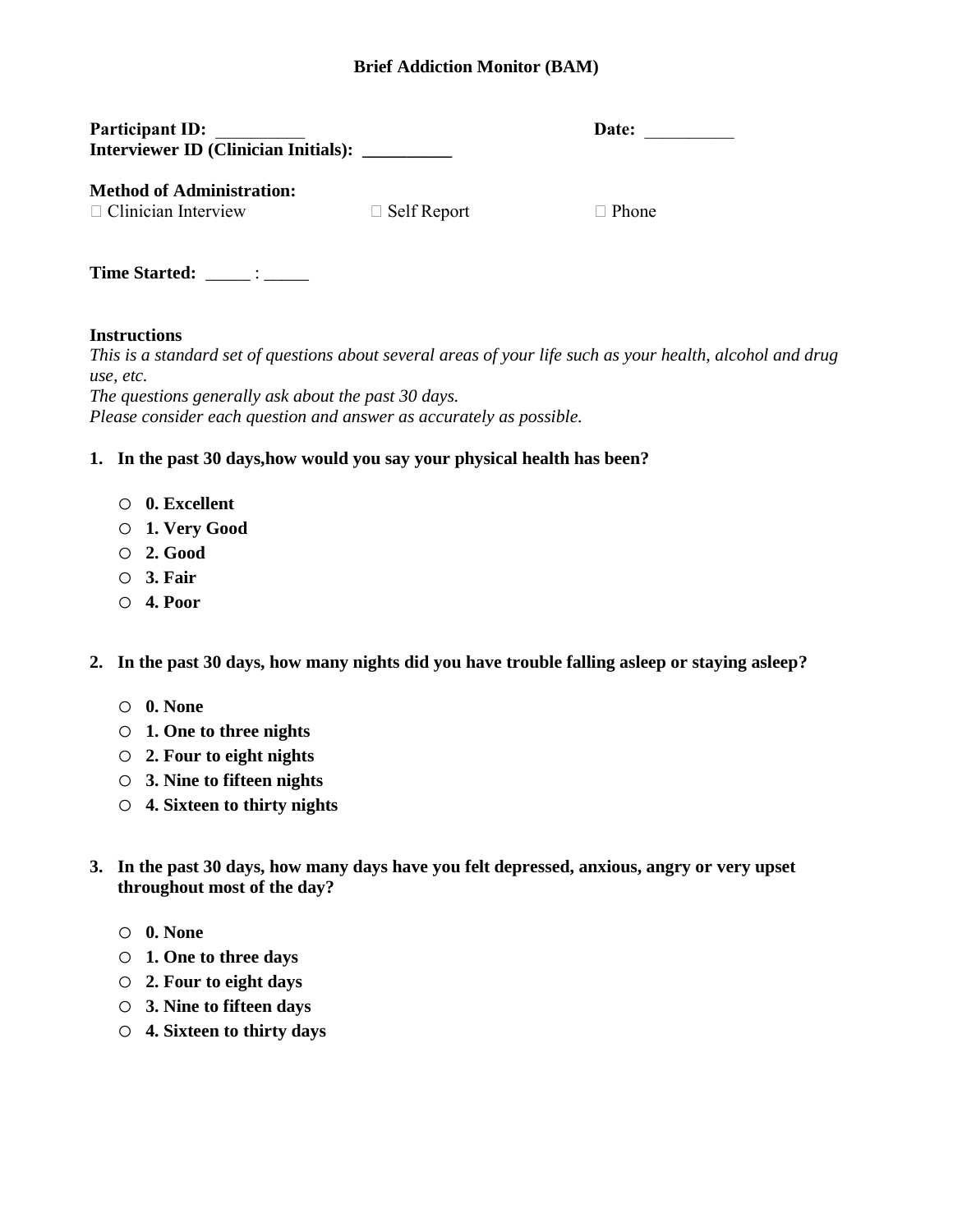## **4. In the past 30 days, how many days did you drink ANY alcohol?**

- o **0. None (Skip to #6)**
- o **1. One to three days**
- o **2. Four to eight days**
- o **3. Nine to fifteen days**
- o **4. Sixteen to thirty days**
- **5. In the past 30 days, how many days did you have at least 5 drinks (if you are a man) or at least 4 drinks (if you are a woman)?** [One drink is considered one shot of hard liquor (1.5 oz.) or 12- ounce can/bottle of beer or 5 ounce glass of wine.]
	- o **0 None**
	- o **1. One to three days**
	- o **2. Four to eight days**
	- o **3. Nine to fifteen days**
	- o **4. Sixteen to thirty days**
- **6. In the past 30 days, how many days did you use any illegal or street drugs or abuse any prescription medications?**
	- o **0 None (Skip to #8)**
	- o **1. One to three days**
	- o **2. Four to eight days**
	- o **3. Nine to fifteen days**
	- o **4. Sixteen to thirty days**
- **7. In the past 30 days, how many days did you use any of the following drugs:**

**7A. Marijuana (cannabis, pot, weed)?**

- o **0 None**
- o **1. One to three days**
- o **2. Four to eight days**
- o **3. Nine to fifteen days**
- o **4. Sixteen to thirty days**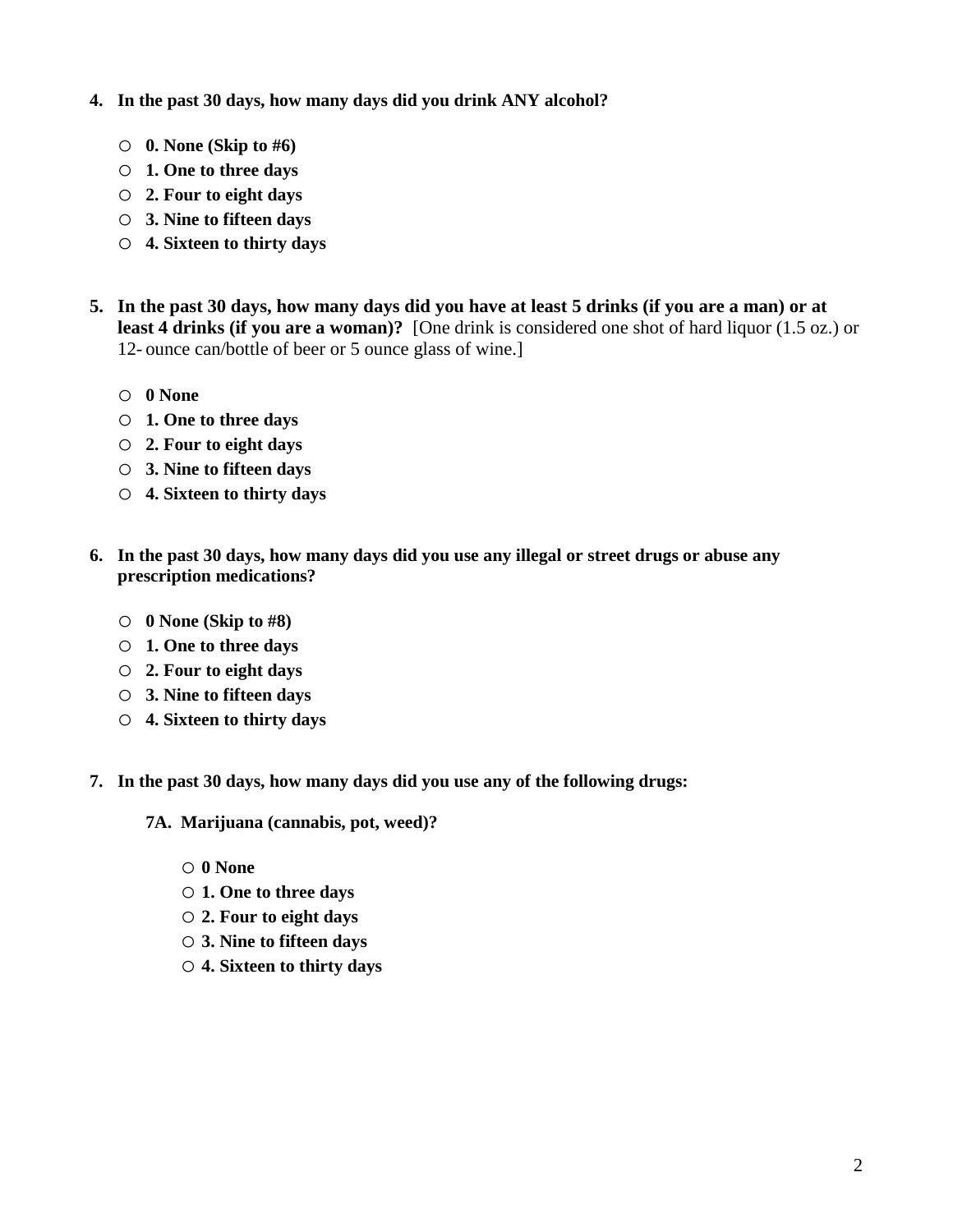- **7B. Sedatives and/or Tranquilizers (benzos, Valium, Xanax, Ativan, Ambien, barbs, Phenobarbital, downers, etc.)?**
	- o **0 None**
	- o **1. One to three days**
	- o **2. Four to eight days**
	- o **3. Nine to fifteen days**
	- o **4. Sixteen to thirty days**
- **7C. Cocaine and/or Crack?**
	- o **0 None**
	- o **1. One to three days**
	- o **2. Four to eight days**
	- o **3. Nine to fifteen days**
	- o **4. Sixteen to thirty days**
- **7D. Other Stimulants (amphetamine, methamphetamine, Dexedrine, Ritalin, Adderall, speed, crystal meth, ice, etc.)?**
	- o **0 None**
	- o **1. One to three days**
	- o **2. Four to eight days**
	- o **3. Nine to fifteen days**
	- o **4. Sixteen to thirty days**
- **7E. Opiates (Heroin, Morphine, Dilaudid, Demerol, Oxycontin, oxy, codeine (Tylenol 2,3,4), Percocet, Vicodin, Fentanyl, etc.)?**
	- o **0 None**
	- o **1. One to three days**
	- o **2. Four to eight days**
	- o **3. Nine to fifteen days**
	- o **4. Sixteen to thirty days**
- **7F. Inhalants (glues, adhesives, nail polish remover, paint thinner, etc.)?**
	- o **0 None**
	- o **1. One to three days**
	- o **2. Four to eight days**
	- o **3. Nine to fifteen days**
	- o **4. Sixteen to thirty days**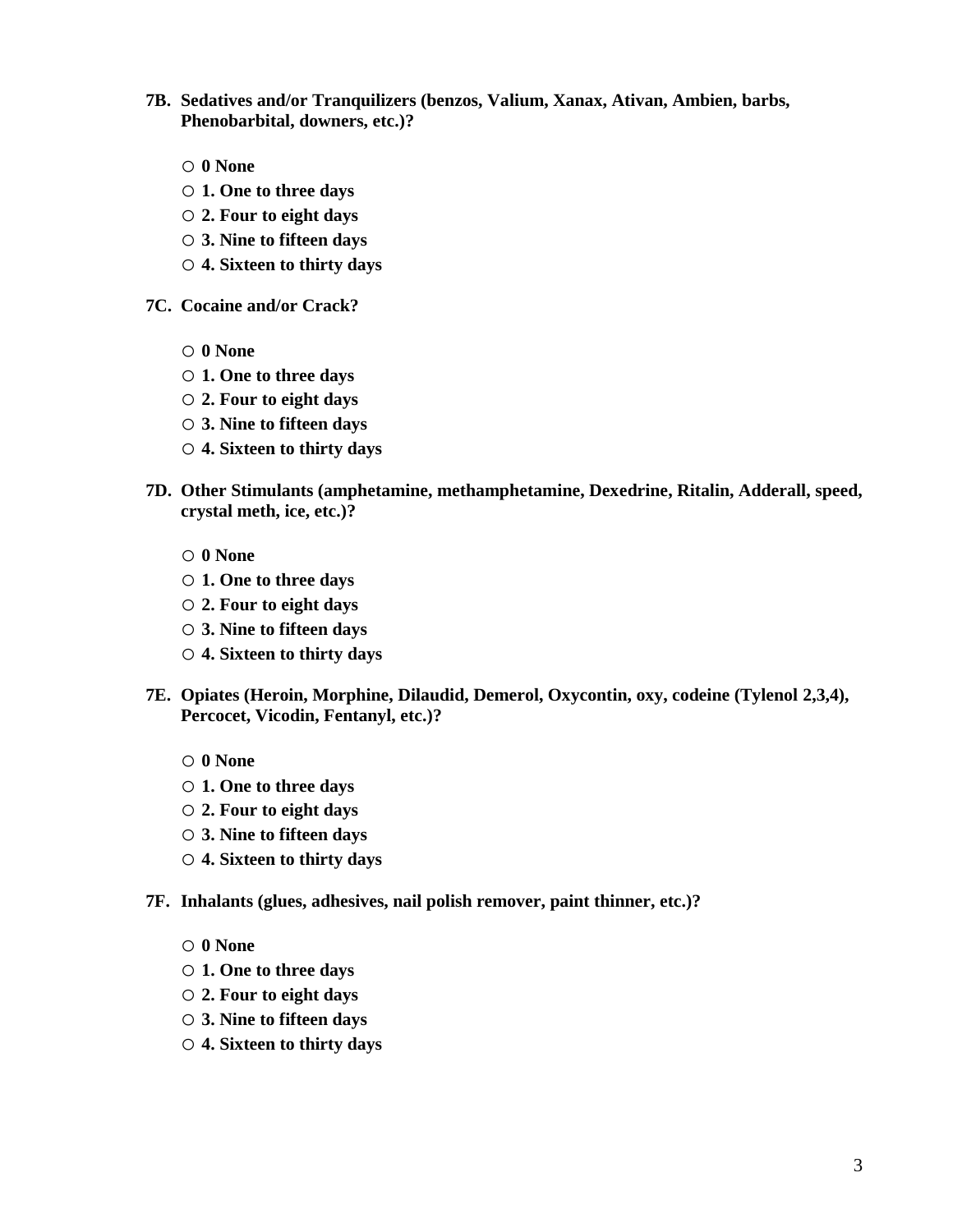- **7G. Other drugs (steroids, non-prescription sleep and diet pills, Benadryl, Ephedra, other over-the-counter or unknown medications)?**
	- o **0 None**
	- o **1. One to three days**
	- o **2. Four to eight days**
	- o **3. Nine to fifteen days**
	- o **4. Sixteen to thirty days**
- **8. In the past 30 days, how much were you bothered by cravings or urges to drink alcohol or use drugs?**
	- o **0. Not at all**
	- o **1. Slightly**
	- o **2. Moderately**
	- o **3. Considerably**
	- o **4. Extremely**
- **9. How confident are you that you will NOT use alcohol and drugs in the next 30 days?**
	- o **0. Not at all**
	- o **1. Slightly**
	- o **2. Moderately**
	- o **3. Considerably**
	- o **4. Extremely**
- **10. In the past 30 days, how many days did you attend self-help meetings like AA or NA to support your recovery?**
	- o **0. None**
	- o **1. One to three days**
	- o **2. Four to eight days**
	- o **3. Nine to fifteen days**
	- o **4. Sixteen to thirty days**
- **11. In the past 30 days, how many days were you in any situations or with any people that might put you at an increased risk for using alcohol or drugs (i.e., around risky "people, places or things")?**
	- o **0. None**
	- o **1. One to three days**
	- o **2. Four to eight days**
	- o **3. Nine to fifteen days**
	- o **4. Sixteen to thirty days**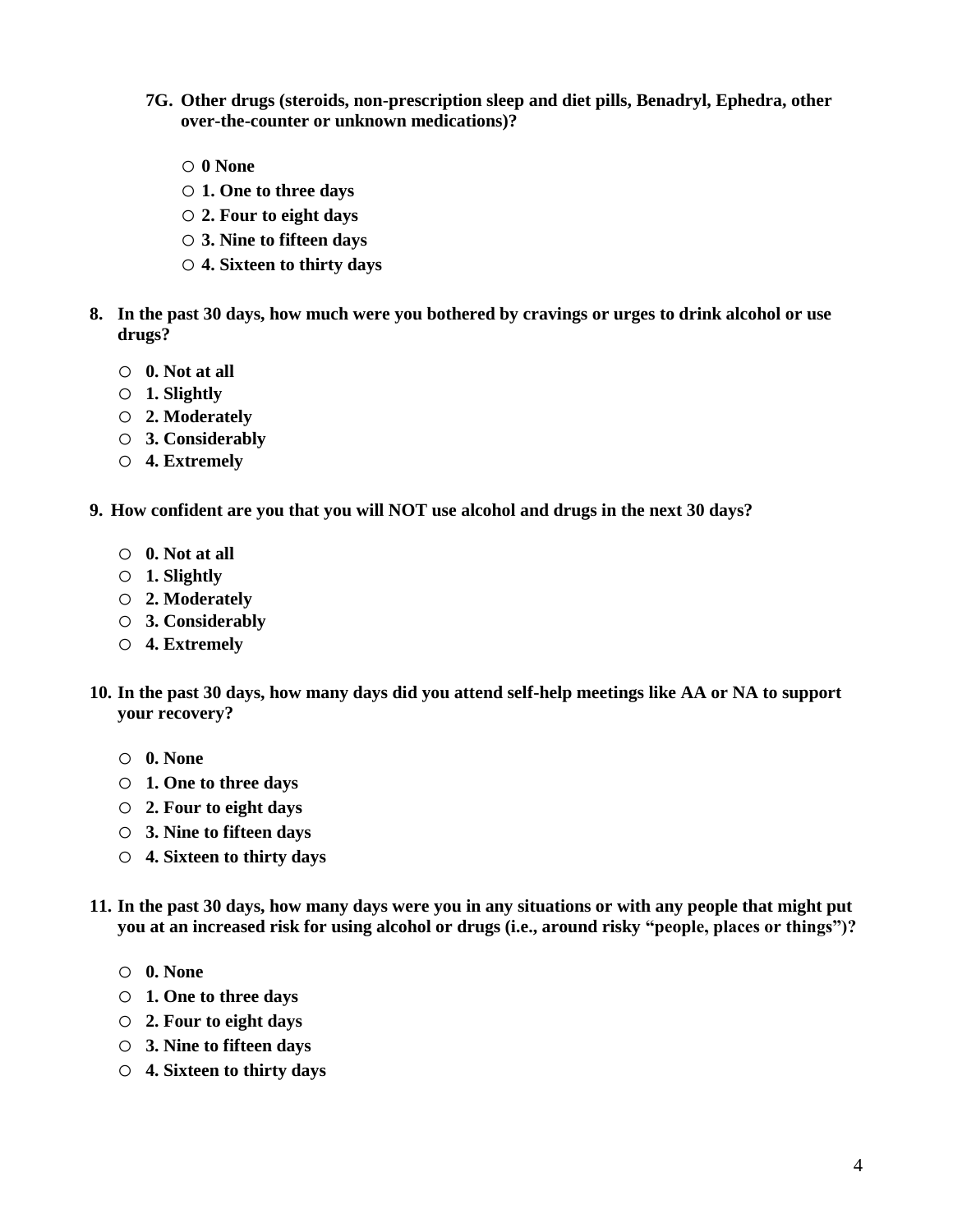**12. Does your religion or spirituality help support your recovery?**

- o **0. Not at all**
- o **1. Slightly**
- o **2. Moderately**
- o **3. Considerably**
- o **4. Extremely**
- **13. In the past 30 days, how many days did you spend much of the time at work, school, or doing volunteer work?**
	- o **0. None**
	- o **1. One to three days**
	- o **2. Four to eight days**
	- o **3. Nine to fifteen days**
	- o **4. Sixteen to thirty days**
- **14. Do you have enough income (from legal sources) to pay for necessities such as housing, transportation, food and clothing for yourself and your dependents?**
	- o **0. No**
	- o **4. Yes**
- **15. In the past 30 days, how much have you been bothered by arguments or problems getting along with any family members or friends?**
	- o **0. Not at all**
	- o **1. Slightly**
	- o **2. Moderately**
	- o **3. Considerably**
	- o **4. Extremely**
- **16. In the past 30 days, how many days did you contact or spend time with any family members or friends who are supportive of your recovery?**
	- o **0. None**
	- o **1. One to three days**
	- o **2. Four to eight days**
	- o **3. Nine to fifteen days**
	- o **4. Sixteen to thirty days**